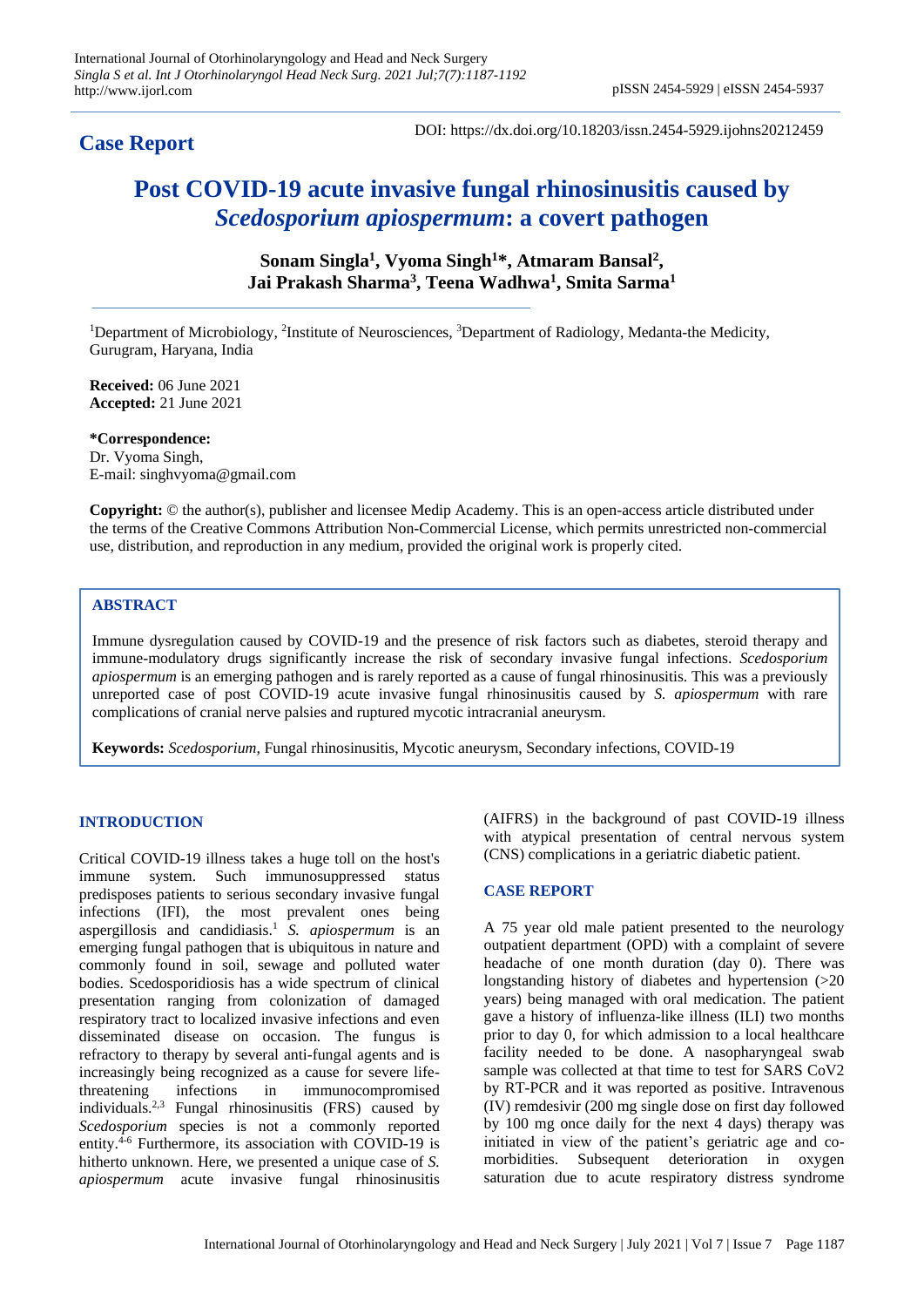(ARDS) led to administration of IV dexamethasone (6 mg once daily) and 3 doses of IV tocilizumab (400 mg each dose). The patient was shifted to the intensive care unit (ICU) and high flow nasal cannula was applied for managing oxygen saturation. Uncontrolled blood sugar levels of 500-600 mg/dl were recorded and the same were managed with insulin adjusted as per sliding scale. The patient was discharged in stable condition after 20 days of admission.

The patient developed sudden onset headache in the left temporal region 5-6 days after discharge. It was severe enough in intensity to disturb sleep. The pain did not get relieved with non-steroidal anti-inflammatory drugs. This symptom continued for almost a month and was accompanied by left eyelid ptosis that began two weeks prior to day 0.

The patient was referred to our institution with the above complaints. On examination, he was found to be conscious and oriented. Vitals were stable. Except for CNS, the rest of the systemic examination was unremarkable. Cranial nerve examination showed left third cranial nerve (CN) palsy. On day 3, there was development of fourth and sixth CN palsies, resulting in vertical diplopia.

Relevant baseline laboratory investigations revealed a hemoglobin value of 13.40 gm/dl (normal 13-17 gm/dl), mild leucocytosis  $11920/\mu$ l (normal 4000-11000/ $\mu$ l) but normal differential cell count, elevated C-reactive protein (CRP) at  $23.70 \text{ mg/l}$  (normal  $\lt 5.0 \text{ mg/l}$ ), Erythrocyte sedimentation rate (ESR) of 40mm/hour (normal 0-14 mm/hour). Diabetes was found to be uncontrolled with a glycosylated hemoglobin of 8.1%. Kidney and liver function tests were within normal limits. Viral markers were negative. Screening for autoimmune disorders was also negative.

Magnetic resonance imaging (MRI) with contrast of the brain was done which revealed few tiny acute lacunar infarcts in the frontal cortex and minimal thickening of left cavernous sinus suggestive of sequelae to an inflammatory disorder, granulomatous infective or noninfective. Mucosal thickening was seen in bilateral sphenoid sinuses and bilateral posterior maxillary sinuses. The contents appeared centrally hyperintense on T1 and hypointense on T2 weighted images suggesting chronic inspissated secretions and/or fungal sinusitis. Computed tomography (CT) scan of the paranasal sinuses (PNS), face and orbits revealed mucosal thickening in the right sphenoid sinus causing complete opacification. Mild hyperdense contents were seen in it, raising the possibility of fungal sinusitis. Tiny focal defects suggestive of bone erosion were reported in the right sphenoid sinus (Figure 1).

Based on radiology reports, clinical features and symptom duration of fewer than 4 weeks, a probable diagnosis of AIFRS was conceived. Empirical liposomal amphotericin B (300 mg OD) was commenced.



#### **Figure 1: Non-contrast CT scan of the PNS demonstrating mucosal thickening and opacification of the right sphenoid sinus with hyperdense material (arrow) indicating fungal rhinosinusitis.**

Functional endoscopic sinus surgery (FESS) of the right sphenoid sinus was performed on day 7. Biopsy specimens were sent for histopathological examination (HPE) and microbiological diagnosis.

The KOH mount of the biopsy revealed hyaline (nonpigmented) thin, septate, branching hyphae. HPE revealed mainly necrotic tissue infiltrated by fungal hyphae and spores.

Fungal culture showed rapidly growing white cottony colonies which turned to olive gray in color in 3-4 days (Figure 2).

The lactophenol cotton blue (LPCB) preparation showed septate hyphae giving rise to conidiogenous cells. Conidia were oval, unicellular, brown and annellidic in origin. Based on microscopic characteristics, a diagnosis of *S. apiospermum* was made (Figure 3).

*Graphium eumorphum* anamorph characterized by olive brown hyphae cemented together to form synnemata, terminating in a brush of slender conidiogenous cells was also observed at the edge of the colonies in later stages of incubation (Figure 4).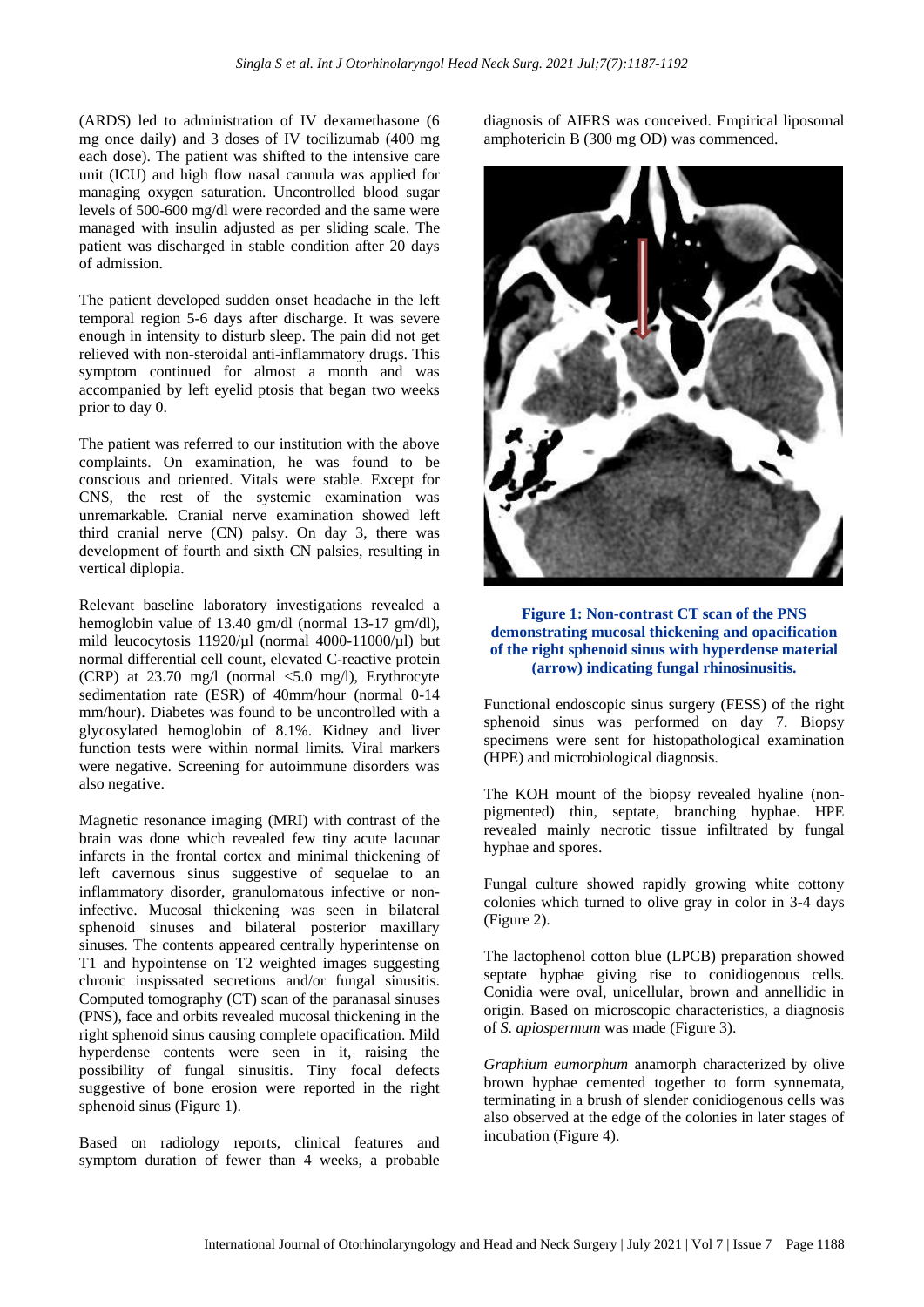Confirmation of the identity of the fungal isolate was done by Matrix-Assisted Laser Desorption/Ionisation-Time of Flight mass spectrometry on Vitek MS system (bioMérieux, l'Etoile, France).



**Figure 2: (Color print) downy olive-gray colored colony of** *S. apiospermum* **on potato dextrose agar.**



**Figure 3: (Color print) lactophenol cotton blue stained mount showing hyaline, thin, septate hyphae and oval annelloconidia (arrow) of** *S. apiospermum* **(magnification, ×400).**

Post FESS, on day 8, the patient developed right upper limb weakness, slurred speech, inability to follow commands with Broca's aphasia and right upper motor neuron facial palsy.

MRI and CT scan of the brain showed interval massive acute subarachnoid hemorrhage (SAH) in the suprasellar, prepontine and perimedullary cisterns and cortical sulci of both the cerebral hemispheres. Acute intra-ventricular hemorrhage (IVH) was present in all the ventricles (Figure 5).



**Figure 4: (Color print) lactophenol cotton blue stained mount showing brown-pigmented hyphae forming synnemata (coremia) of graphium stage of** *S. apiospermum* **(magnification, ×400).**



**Figure 5: Non-contrast CT scan of the brain showing extensive SAH and IVH (arrows).**

CT angiography revealed a fusiform dissecting aneurysm (probably mycotic in origin) in the cavernous segment of the left internal carotid artery (ICA) (Figure 6).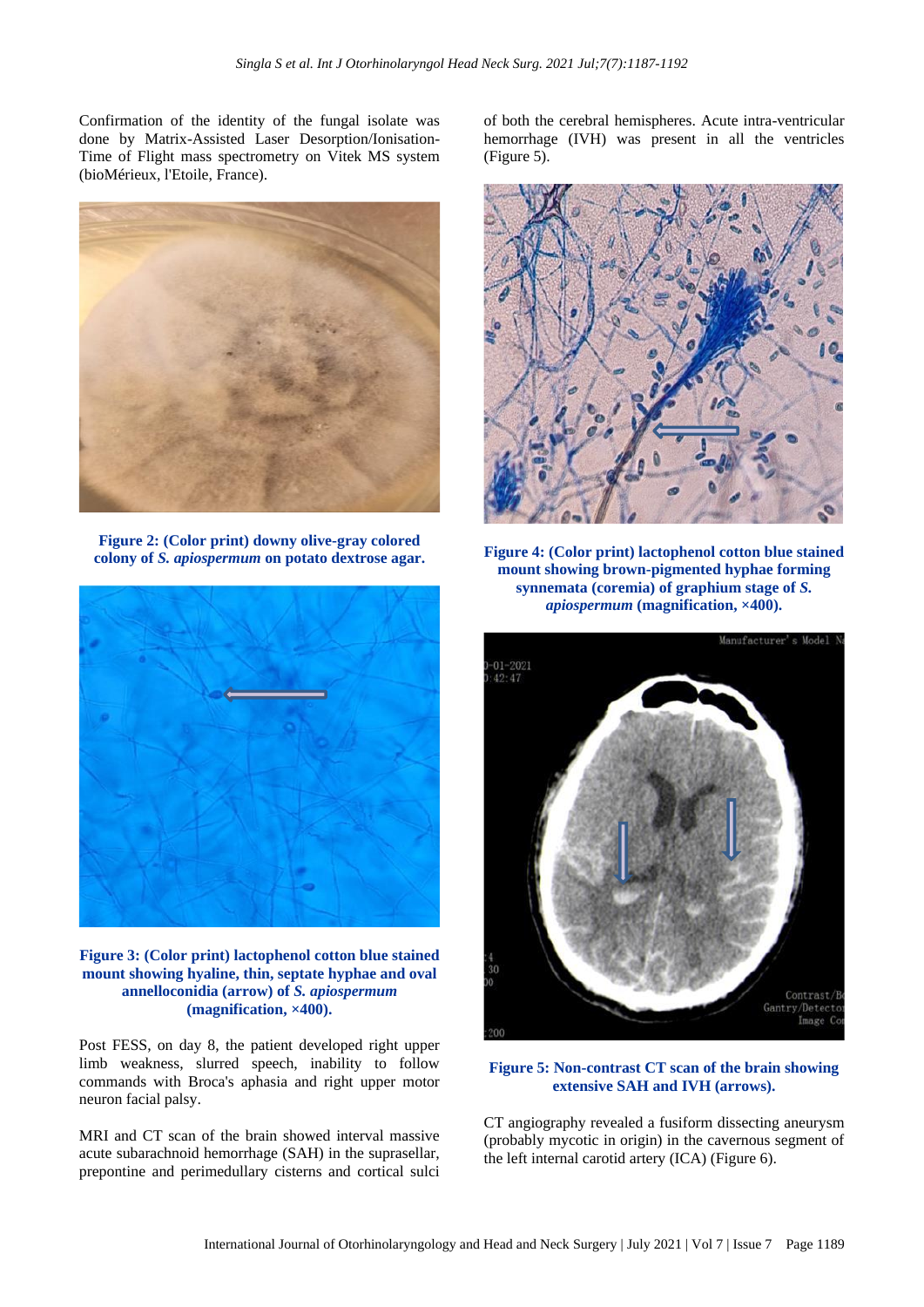

**Figure 6: CT angiogram depicting fusiform mycotic aneurysm in the cavernous segment of left ICH (arrow).**

Due to the likelihood of ruptured aneurysm, digital subtraction angiography was conducted and endovascular parent artery occlusion of left ICH was done. As a result of ongoing hemorrhagic stroke, plan for surgical debridement of fungal mass was deferred.

The patient was intubated and admitted to the ICU for further care. Based on culture findings, IV voriconazole was started (300 mg twice a day on the first day followed by 200 mg twice daily). Studies show that voriconazole (median MIC50 of 0.25 g/ml) has the most potent activity against *S. apiospermum*. Amphotericin B shows limited *in vitro* antifungal activity (median MIC50 of 4 g/ml).<sup>2</sup> Empirical IV meropenem (1 gm thrice daily) was also administered. Routine surveillance cultures of blood, urine and respiratory samples did not yield any growth of pathogenic organisms. The patient continued to be on mechanical ventilation and deteriorated, requiring inotropic support towards the end. On day 12, the patient had a sudden cardiac arrest and despite best efforts could not be revived.

#### **DISCUSSION**

COVID-19 renders a large number of infected individuals susceptible to opportunistic fungal infections. Globally, most reports of secondary IFI are those of COVID-19 associated pulmonary aspergillosis (CAPA) and a handful are those of rhino-orbital mucormycosis.1,7 In India, although there have been media reports and published cases of secondary IFI since mid-2020, the threat of COVID-19 associated fungal infections emerged in a big way only after the second wave of the pandemic. The etiological spectrum of IFI in our country has been largely dominated by COVID-associated mucormycosis which was declared as a notifiable disease by the government of India due to the massive spurt in cases.8,9 Paradoxically, reports in media and even those from scientific agencies focused solely on mucormycosis which was labeled as black fungus, a misnomer, while the actual dematiaceous (or melanised/black) fungi which though less common, but equally dangerous as agents of secondary IFI, were overlooked.

White et al reported an incidence of invasive fungal infections of 26.7% with aspergillosis comprising 14.1% of the cases and candida 12·6%. Patients with invasive fungal diseases had higher mortality (53% with versus 31% without).<sup>10</sup> Chowdhury et al from New Delhi, India reported *Candida auris* bloodstream infections in 10 patients, of whom six died  $(60\%)$ .<sup>11</sup> Similarly, high incidences of IFI have been observed in Pakistan (23/147, 15.6%) and Italy (30/108, 27.7%) with significant morbidity and mortality.12,13

COVID-19 is known to cause immune dysregulation through various mechanisms like cytokine storm, hyperinflammatory response and coagulopathy. This leads to damage of respiratory tract epithelium lining, ciliary dysfunction, lung injury and ARDS. Overproduction of IL-6 by alveolar macrophages leads to CD4+ lymphopenia followed by B-cell lymphopenia. Innate immunity is also affected due to depletion in the natural killer (NK) cell count due to the rapidly multiplying virus<sup>14</sup>

The increased propensity for fungal and bacterial superinfections in critically ill COVID-19 patients is further worsened by factors such as old age, comorbidities, mechanical ventilation, parenteral nutrition, broad-spectrum antibiotic treatment, indwelling lines and catheters, corticosteroid therapy, prolonged hospitalization and so on during the course of treatment. The use of tocilizumab, an IL-6 receptor monoclonal blocking agent, in severe COVID-19 cases has been shown to further exacerbate the situation. $1,15$ 

Studies have demonstrated that SARS-CoV-2 binds to ACE-2 receptors which are overexpressed in islet cells of the pancreas, qualifying it as a diabetogenic virus that can cause severe instability in the blood glucose levels of diabetes patients, inflammatory imbalance and increased likelihood of secondary infections.<sup>16</sup> The double threat of COVID-19 and diabetes as in the present case, provides a conducive environment for IFI to take root.

Invasive fungal rhinosinusitis due to *Scedosporium* species is not widely reported. In a study by Montone et al in a total of 400 FRS cases, amongst those with aspergilloma, only 5% were found to be due to this particular mold.17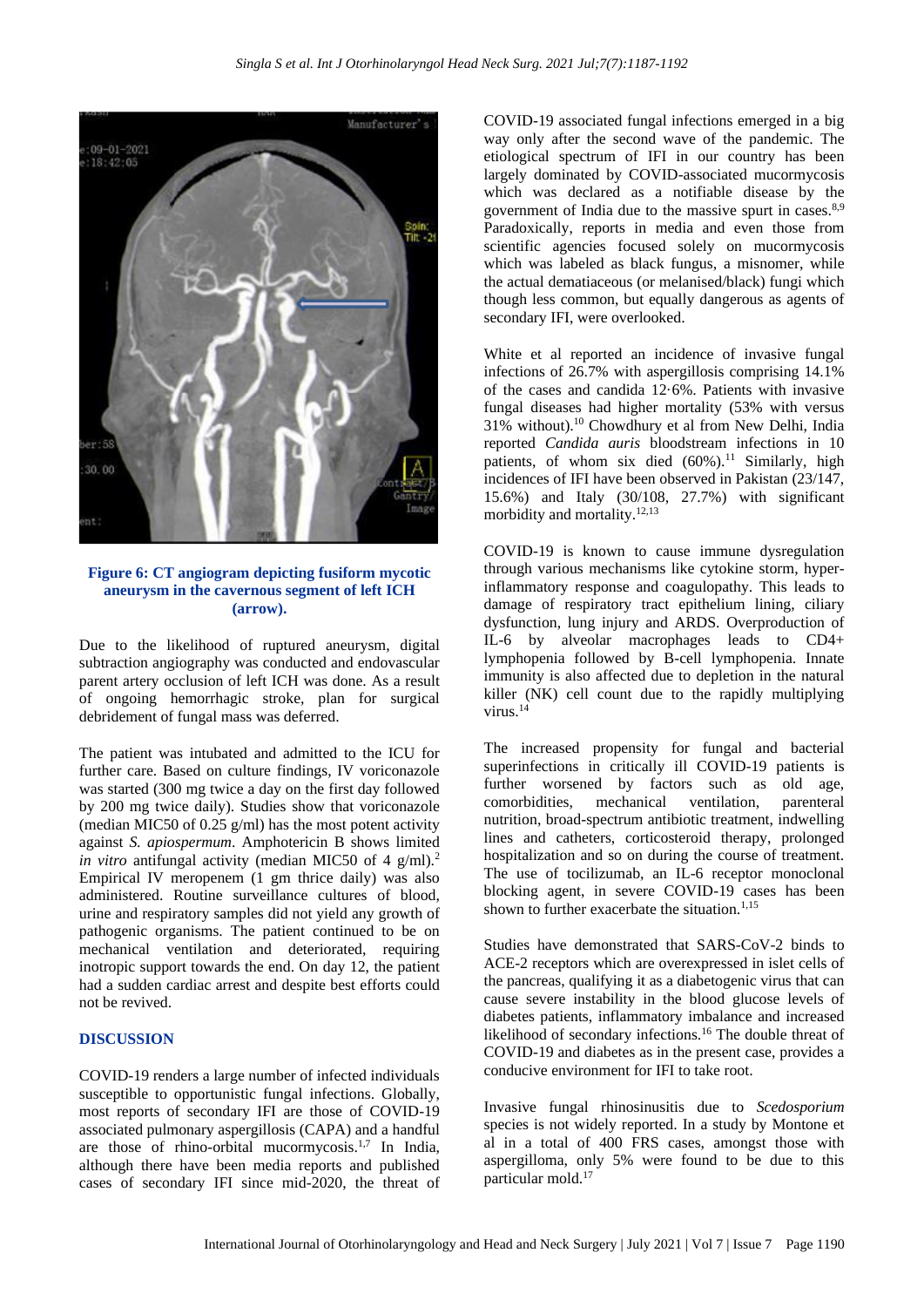Researchers from India found that only 6 cases of FRS due to *S. apiospermum* have been published in literature to date while globally less than 30 cases of FRS due to *Pseudoallescheria boydii* (teleomorph of *S. apiospermum*) have been reported.<sup>4,6</sup>

We conducted a thorough online PubMed and Google Scholar review with the search terms fungal superinfections, fungal rhinosinusitis, scedosporium, scedosporidiosis and COVID-19, to identify any such FRS cases. Our search did not yield any case report demonstrating that opportunistic filamentous fungi like *Scedosporium* species have caused IFI in COVID-19 patients. In saying so, we believe this is the first-ever reported case in published literature of *S. apiospermum* acute invasive FRS in a patient with post COVID-19 status.

The occurrence of two uncommon sequelae of FRS also makes this case remarkable, the presence of multiple CN palsies and a fungal intracranial aneurysm. Our patient presented with headache, ptosis and diplopia which are hallmarks of CN deficits (CN III, IV and VI). Studies have elucidated the pathogenesis of CN palsy in sphenoid sinusitis wherein an extension of the inflammatory process from sphenoid sinus to the nerve sheath directly or via bony erosions, compression of the nerve by an expanding fungal mass or mucosal edema and ischemia of the nerves due to vasculitis are some of the likely mechanisms. CN VI is suspected to be the most commonly involved nerve followed by CN III.<sup>18</sup>

There are scarce reports of mycotic intracranial aneursyms due to *Scedosporium* species in literature. The angioinvasive nature of this species lends itself to promoting vascular complications.2,19 A fusiform shape, intimal inflammation visible on contrast MRI and ensuing rupture of the cavernous segment aneurysm were indicative of mycotic (fungal) etiology in the present case. Confirmation of the diagnosis could not be achieved as postmortem examination was not done.

In most cases of AIFRS (as in ours), the acute fulminant course of the disease is an exacerbation of pre-existing chronic or allergic fungal rhinosinusitis.<sup>20</sup> AIFRS is known to have a poor prognosis and mortality rates of more than 70% have been reported especially in cases of *Scedosporium* species infection.<sup>5</sup>

In the reported case too, mortality may be attributed to a combination of factors such as immune dysregulation due to diabetes, recent past history of COVID-19, the ensuing medical management, the angioinvasive property of *Scedosporium* species and its refractoriness to antifungals.

#### **CONCLUSION**

In conclusion, we report the first case of post COVID-19 *S. apiospermum* invasive fungal infection in the form of AIFRS with probable extension into the CNS and intracranial hemorrhage. Secondary fungal infections associated with COVID-19 are increasing in incidence due to the rampant use of corticosteroids, monoclonal antibodies and invasive medical devices. Although IFI due to Aspergillus species and Mucorales have been more commonly reported in association with COVID-19, other hyaline fungi such as *Scedosporium* species which are refractory to antifungal therapy, must also be a part of the differential diagnoses. The propensity of these fungi to transform from mere colonizers to invasive pathogens in patients with depleted immunity should not be underestimated.

### **ACKNOWLEDGEMENTS**

The authors would like to thank Dr. Hena Butta of department of microbiology, Indraprastha Apollo hospitals, Sarita Vihar, New Delhi for confirming the identity of the fungal isolate in Vitek MS system (bioMérieux, l'Etoile, France).

*Funding: No funding sources Conflict of interest: None declared Ethical approval: Not required*

### **REFERENCES**

- 1. Pemán J, Ruiz-Gaitán A, García-Vidal C, Salavert M, Ramírez P, Puchades F, et al. Fungal coinfection in COVID-19 patients: should we be concerned? Rev Iberoam Micol. 2020;37(2):41-6.
- 2. Cortez KJ, Roilides E, Quiroz-Telles F, Meletiadis J, Antachopoulos C, Knudsen T, et al. Infections caused by Scedosporium spp. Clinic Microbiol Revs. Jan;21(1):157-97.
- 3. Smita S, Sunil S, Amarjeet K, Anil B, Yatin M. Surviving a recurrent Scedosporium prolificans endocarditis: a case report. Indian J Med Microbiol. 2015;33(4):588-90.
- 4. Baidya A, Gupta N, Basu A, Kodan P, Aggarwal K, Singh CA, et al. Scedosporium apiospermum as a rare cause of fungal rhinosinusitis. J Family Med Prim Care. 2019;8(2):766-8.
- 5. Khoueir N, Verillaud B, Herman P. Scedosporium apiospermum invasive sinusitis presenting as extradural abscess. Eur Ann Otorhinolaryngol Head Neck Dis. 2019;136(2):119-21.
- 6. Vaze V, Bidaye R, Vaid N, Vaid S, Bora M. A rare cause of invasive fungal sinusitis: Pseudallescheria boydii. Otorhinolaryngol Head Neck Surg. 2017;2(5):1-4.
- 7. Ezeokoli OT, Pohl CH. Opportunistic pathogenic fungal co-infections are prevalent in critically ill COVID-19 patients: Are they risk factors for disease severity? S Afr Med J. 2020;110(11):1081- 5.
- 8. Hindustan Times. Fact sheet: Black fungus: here is a list of states with highest number of mucormycosis cases, 2021. Available at: https://www.hindustant